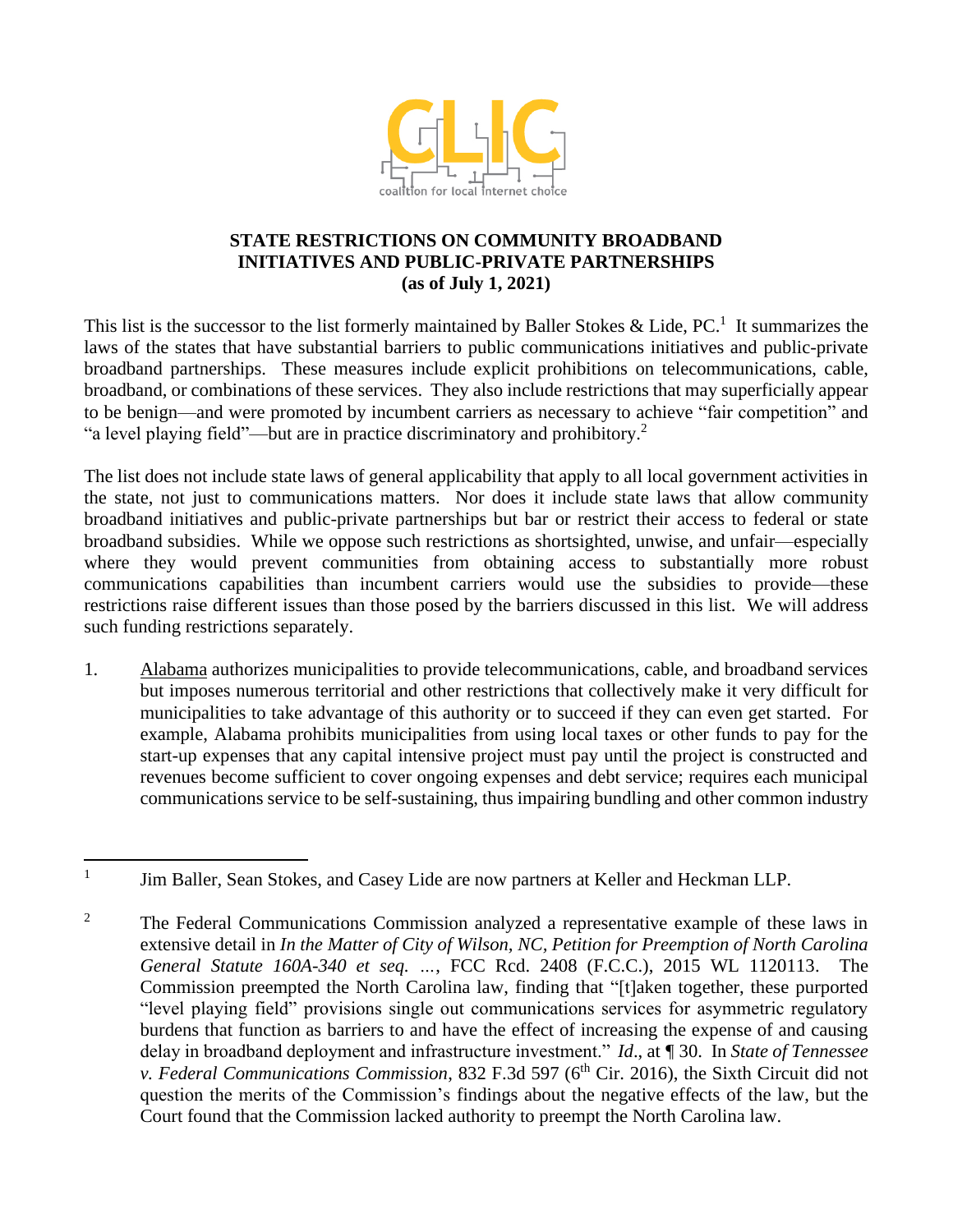marketing practices; and requires municipalities to conduct a referendum before providing cable services.<sup>3</sup> (*Alabama Code § 11-50B-1 et seq.*)

- 2. Arkansas removed most of its restrictions in 2021. It continues to give municipalities that own electric utilities or cable systems broad authority to provide communications services, but it still prohibits such entities from providing basic local exchange services. Because of that explicit restriction, Alabama remains on this list. Otherwise, Alabama provides municipalities substantial discretion in providing communications services or entering into public-private partnerships. (Act No. 67, codified in *Ark. Code § 23-17-409(b)*).
- 3. Florida imposes price-raising *ad valorem* taxes on municipal telecommunications services, in contrast to its treatment of all other municipal services sold to the public. (*Florida Statutes §§ 125.421. 166.047, 196.012, 199.183 and 212.08*). In addition, since 2005, Florida has subjected municipalities to requirements that make it difficult for capital intensive communications initiatives, such as fiber-to-the-home projects, to go forward. For example, Florida requires municipalities that wish to provide communications services to conduct at least two public hearings at which they must consider a variety of factors, including "a plan to ensure that revenues exceed operating expenses and payment of principal and interest on debt within four years." Since fiber-to-the-home (FTTH) projects, whether public or private, often require longer than four years to become cash-flow positive, this requirement either precludes municipalities from proposing FTTH projects or invites endless disputes over whether or not a municipality's plan is viable. (*Florida Statutes § 350.81*)
- 4, Georgia does not have restrictions on municipal telecommunications or broadband Internet access services. It does, however, have significant restrictions on municipal cable services. As the Federal Communications Commission has often found, restrictions on cable service can also serve as barriers to broadband deployment.<sup>4</sup> Among other things, Georgia prohibits municipalities from

<sup>&</sup>lt;sup>3</sup> Referenda are time-consuming, burdensome, and costly for local governments. Moreover, incumbent communications service providers often vastly outspend proponents of public broadband initiatives. But as more than 140 communities in Colorado have shown, a simple majority referendum requirement, standing alone, is not necessarily a substantial barrier to entry. Applying this standard, we have removed Colorado while leaving Minnesota on our list, as Minnesota's referendum provision requires a 2/3 supermajority vote. We have also continued to include the referendum requirements in Alabama and elsewhere that are coupled with other onerous barriers to entry.

<sup>4</sup> *See, e.g., Implementation of Section 621(A)(1) of the Cable Communications Policy Act of 1984 as Amended by the Cable Television Consumer Protection and Competition Act of 1992*, Report and Order and Further Notice of Proposed Rulemaking, 22 FCC Rcd 5101, 5132-33, ¶ 62 (2006) ("The record here indicates that a provider's ability to offer video service and to deploy broadband networks are linked intrinsically, and the federal goals of enhanced cable competition and rapid broadband deployment are interrelated." (citation omitted)), *aff'd., Alliance for Community Media v. FCC*, 529 F.3d 763 (6th Cir. 2008); *In the Matter of Review of the Commission's Program Access Rules and* Examination of Programming Tying Arrangements,  $\parallel$  36, 2010 WL 236800 (F.C.C.) (rel. January 10, 2010) (by impeding the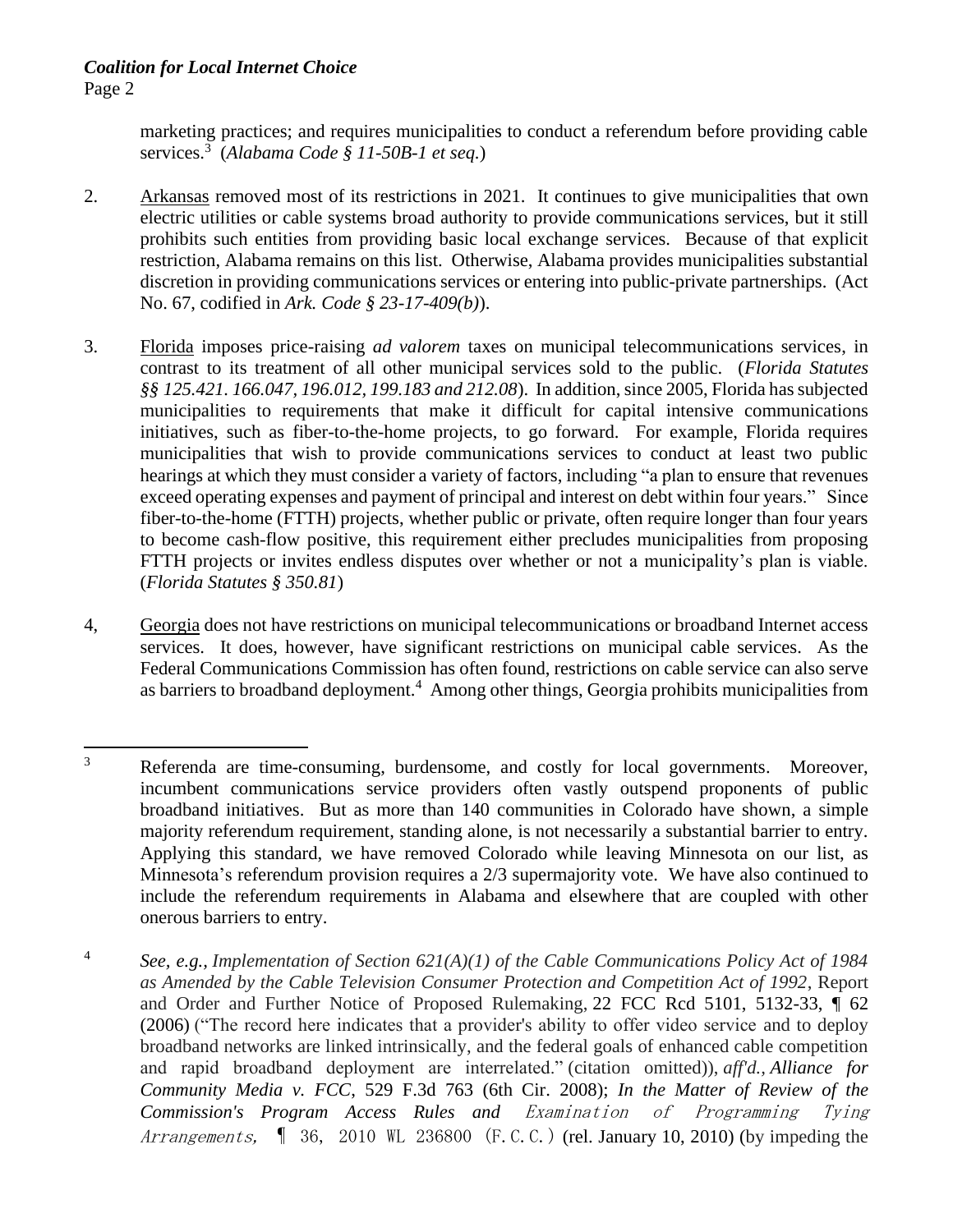## *Coalition for Local Internet Choice* Page 3

providing cable service unless the local franchising authority first gives incumbent providers notice of their alleged deficiencies and an opportunity to provide a corrective plan. If the plan is unacceptable to the local franchising authority, it must conduct an extensive "independent feasibility analysis and require the municipal provider to prepare a business plan to provide service. The feasibility analysis must cover at least 11 specified subjects in detail, and the business plan must address at least six market-specific cost, subscriber, geographic, financial, and other topics in substantially greater detail than a private company would ever make public. *(O.C.G.A. § 36- 90-1 et seq.)* If a municipal cable service provider can surmount all of the foregoing hurdles, it must then comply with multiple operating restrictions, including charging rates that are no lower than the incumbent provider's rates for similar services.

- 5. Louisiana requires municipalities to hold a referendum before providing any communications services and to impute to themselves various costs that a private provider might pay if it were providing comparable services.<sup>5</sup> If a municipality does not hold a referendum, it must forgo receipt of any of the incumbent provider's franchise and other obligations to the municipality (e.g., franchise fees, PEG access, institutional networks, etc.) as soon as the municipality announces that it is ready to serve even a single customer of the service in question. The suspension remains in force until the monetary value of the municipality's obligations equal the monetary value of the obligations incurred by the private operators for the previous ten years. (*La. Rev. Stat. Ann. § 45:484.41 et seq.*)
- 6. Michigan permits public entities to provide telecommunications services only if they have first requested bids for the services at issue, have received less than three qualified bids from private entities to provide such services, and have subjected themselves to the same terms and conditions as those specified in their request for proposals. (*Mich. Comp. Laws Ann. § 484.2252*)
- 7. Minnesota allows municipalities to acquire or construct telephone exchanges upon obtaining a majority vote in a referendum on that issue. But if an exchange already exists in an area, a municipality can construct a new one only upon obtaining a 65% super-majority of the votes. (*Minn. Stat. Ann. § 237.19*). Also, Chapter 429 of the Minnesota Statutes, which applies to "Local Improvements, Special Assessments," states in *Minn. Stat. Ann. § 429.021(19)* that the council of a municipality is empowered to improve, construct, extend, and maintain facilities for Internet access and other communications purposes if the council finds that: (i) the facilities are necessary to make available Internet access or other communications services that are not and will not be available through other providers or the private market in the reasonably foreseeable future; and (ii) the service to be provided by the facilities will not compete with service provided by private entities. (*Minn. Stat. Ann. § 429.021(19)*)

ability of MVPDs to provide video service, unfair acts involving terrestrially delivered, cableaffiliated programming can also impede the ability of MVPDs to provide broadband services.).

<sup>5</sup> Imputed cost requirements are a form of legislatively-sanctioned price fixing that have the purpose and effect of driving municipal rates up to the levels that private entities want to charge. Imputing costs is also difficult, time-consuming, inexact, and highly subjective. As a result, imputed cost requirements give opponents of public communications initiatives virtually unlimited opportunities to raise objections that significantly delay and add to the costs of such initiatives.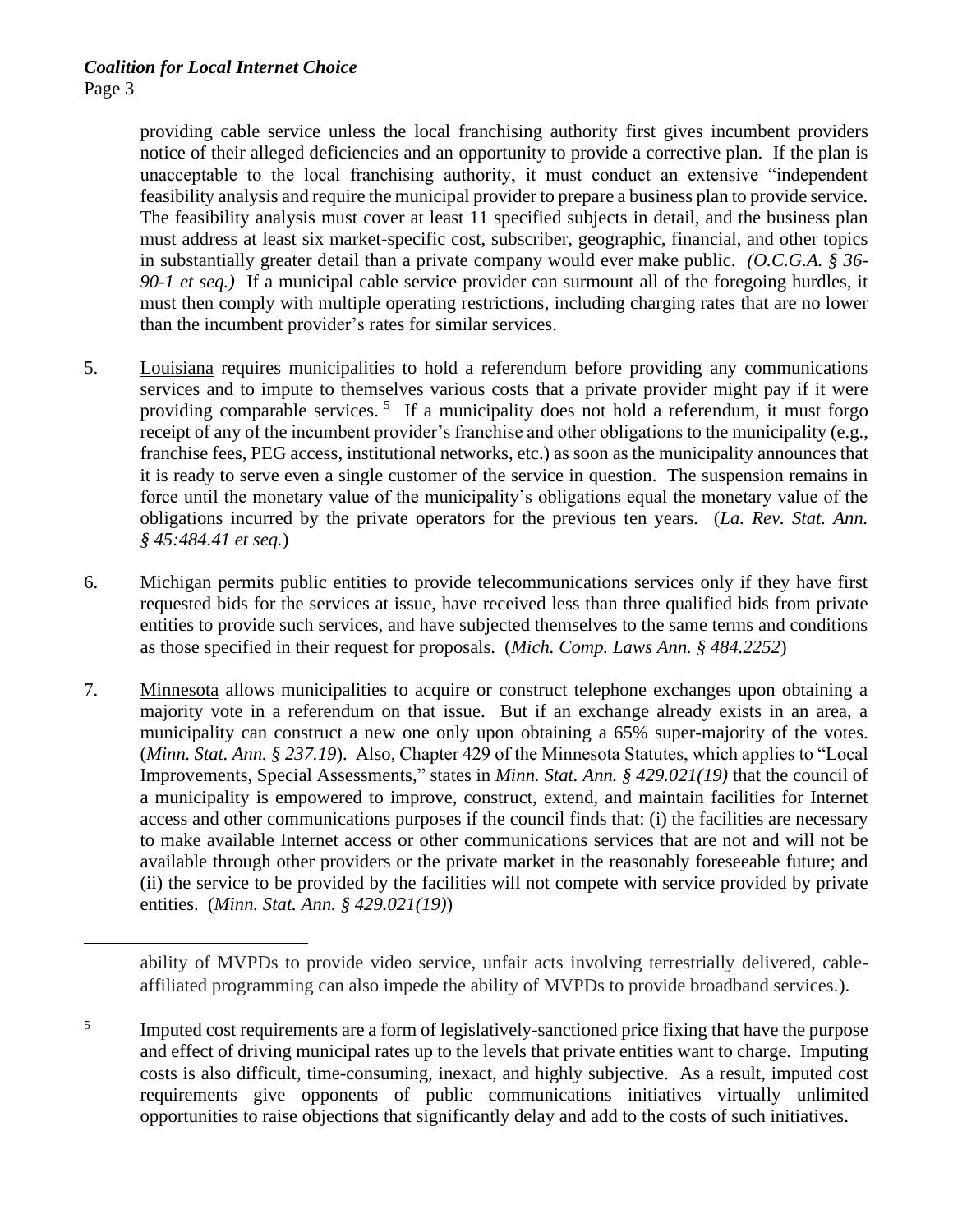- 8. Missouri bars municipalities and municipal electric utilities from providing or offering, either to the public or to telecommunications providers, any telecommunications services for which a certificate of service authority from the Public Service Commission is required. Within their electric service areas, municipal utilities may provide telecommunications services or telecommunications facilities to telecommunications providers on a nondiscriminatory, competitively neutral basis, as long as their price cover their costs, including the imputed costs that the municipality would incur if it were a for-profit business. The law includes exceptions for services or facilities used for internal purposes; for educational, emergency and health care uses; and, most significantly, for "Internet-type services." (*Mo. Rev. Stat. § 392.410(7)*).
- 9. Montana allows a city or town to act as an Internet services provider only if no private Internet service provider is available within the city or town's jurisdiction; if the city or town provided services prior to July 1, 2001; or if providing advanced services that are not otherwise available from a private internet services provider within the city or town's jurisdiction. If a private Internet services provider elects to provide Internet services in a jurisdiction where a city or town is providing Internet services, the private Internet services provider must inform the city or town in writing at least 30 days in advance of offering Internet services. Upon receiving such a notice, the city or town must notify its subscribers within 30 days, and it may choose to discontinue providing Internet services within 180 days of the notice. (*Mon. Code Ann. § 2-17-603*)*.*
- 10. Nebraska generally prohibits agencies or political subdivisions of the state, other than public power utilities, from providing wholesale or retail broadband, Internet, telecommunications, or cable service. Public power utilities are permanently prohibited from providing such services on a retail basis, and they can sell or lease dark fiber on a wholesale basis only under severely limited conditions. For example, a public power utility cannot sell or lease dark fiber at rates lower than the rates incumbents are charging in the market in question. (*Neb. Rev. Stat. Ann. § 86-575, § 86- 594*)
- 11. Nevada prohibits municipalities with populations of 25,000 or more and counties with populations of 55,000 or more from providing "telecommunications services," defined in a manner similar to federal law. (*Nevada Statutes § 268.086, § 710.147*)
- 12. North Carolina imposes numerous requirements that collectively have the practical effect of impairing public communications initiatives. For example, public entities must comply with unspecified legal requirements that may apply to private providers; impute phantom costs into their rates; conduct a referendum before providing service; forego popular financing mechanisms; refrain from using typical industry pricing mechanisms; and make their commercially sensitive information available to their incumbent competitors. Some, but not, all existing public providers are partially grandfathered. (*NC Statutes Chapter 160A, Article 16A*) In 2018, the legislature added a requirement that "any lease by a city of any duration for components of a wired or wireless network shall be entered into on a competitively neutral and nondiscriminatory basis and made available to similarly situated providers on comparable terms and conditions and shall not be used to subsidize the provision of competitive service." (*Section 160A-272(d)*)
- 13. Pennsylvania prohibits municipalities from providing broadband services to the public for a fee unless such services are not provided by the local telephone company and the local telephone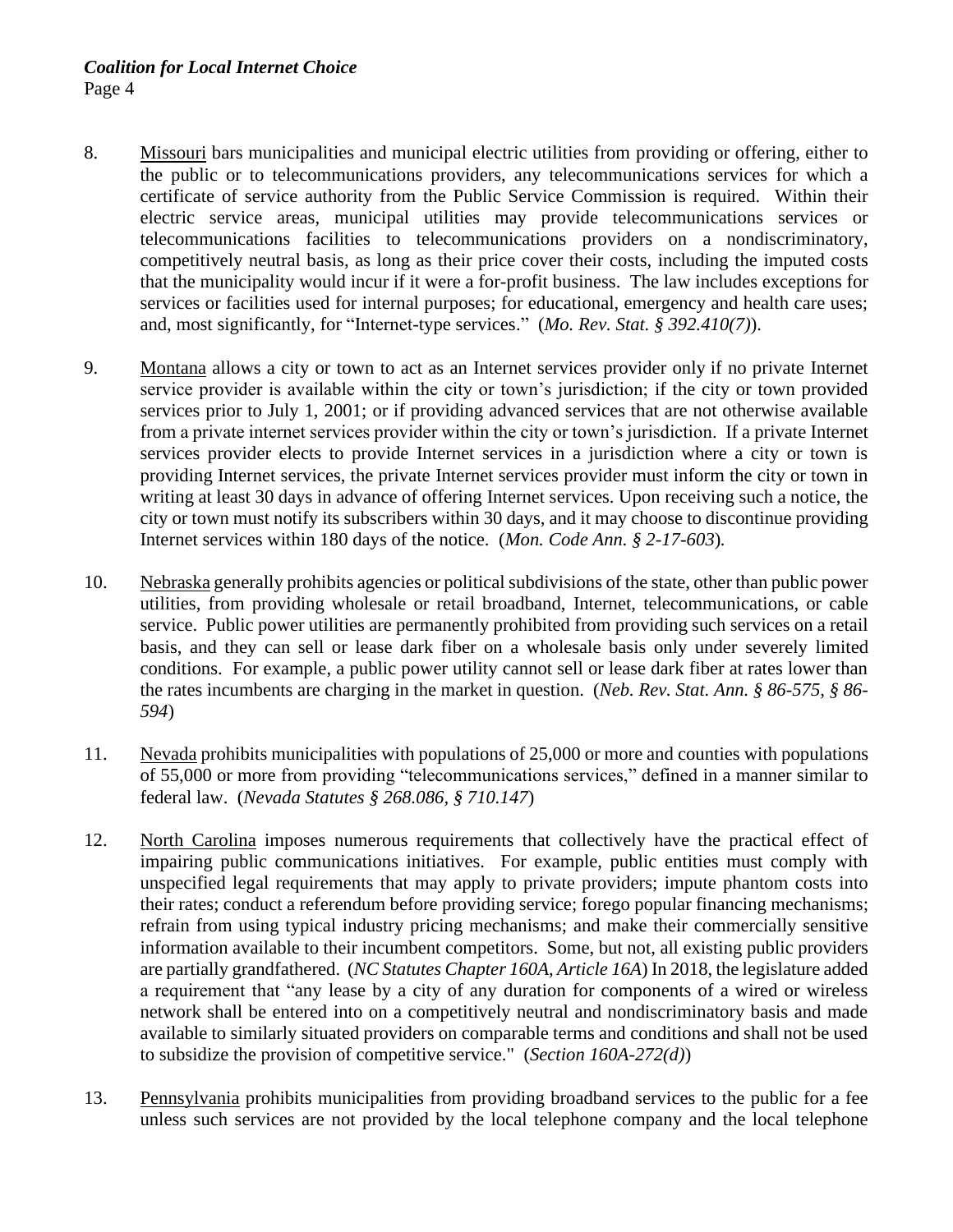company refuses to provide such services within 14 months of a request by the political subdivision. In determining whether the local telephone company is providing, or will provide, broadband service in the community, the only relevant consideration is data speed. That is, if the company is willing to provide the data speed that the community seeks, no other factor can be considered, including price, quality of service, coverage, mobility, enhanced efficiency of other utilities, etc. (*66 Pa. Cons. Stat. Ann. § 3014(h)*)

- 14. South Carolina imposes significant restrictions and burdensome procedural requirements on governmental providers of telecommunications, cable, and broadband services "to the public for hire." Among other things, South Carolina requires governmental providers to comply with all legal requirements that would apply to private service providers, to impute phantom costs into their prices, including funds contributed to stimulus projects, taxes that unspecified private entities would incur, and other unspecified costs. These requirements significantly detract from the feasibility of public projects and are so vaguely worded that they invite endless disagreements and costly, protracted challenges by the incumbents. (*S.C. Code Ann. § 58-9-2600* et seq.)
- 15. Tennessee allows municipalities that operate their own electric utilities to provide "telephone, telegraph, telecommunications services, or any other like system" (not including paging or security services) anywhere in the state. (*Tennessee Code Ann. § 7-52-401 et seq.*) Tennessee also allows such municipalities to provide "cable service, two-way video transmission, video programming, Internet services, or any other like system," but only within the municipal electric utility's service area. (*Tennessee Code Ann. § 7-52-601 et seq.*) Subsections 402-408 and 602-611 impose various additional terms and conditions, including a referendum requirement in Subsection 602. Municipalities that do not operate electric utilities can provide services only in "historically unserved areas," and only through joint ventures with the private sector. (*Tennessee Code Ann. § 7-59-316*). In addition, by a 2/3 vote, the governing body of a municipality can establish an authority to provide "telecommunications services" within or outside the municipality. (*Tennessee Code Ann.* § 7-36-101 et seq.) In this context, the term "telecommunications service" is defined as including "telephone, cable television, voice, data, or video transmissions, video programming, Internet access and related services…." (*Tennessee Code Ann. § 7-36-102(20)*) On February 16, 2015, the Federal Communications Commissions preempted the anti-competitive territorial restrictions in Section 7-52-601. *In the Matter of City of Wilson, NC, Petition for Preemption of North Carolina General Statute 160A-340 et seq. and The Electric Power Board of Chattanooga, Tennessee Petition for Preemption of a Portion of Tennessee Code Annotated Section 7-52-601*, 30 FCC Rcd. 2408 (F.C.C.), 2015 WL 1120113. In *State of Tennessee v. Federal Communications Commission*, 832 F.3d 597 (6<sup>th</sup> Cir. 2016), the Sixth Circuit overruled the FCC's decision, finding that the FCC lacked authority to preempt such state barriers.
- 16. Texas prohibits municipalities and municipal electric utilities from offering certain specified categories of telecommunications services to the public either directly or indirectly through a private telecommunications provider. These prohibitions do not apply to cable television or Internet access services. (*Texas Utilities Code, § 54.201 et seq.*)
- 17. Utah imposes numerous burdensome procedural and accounting requirements on municipalities that wish to provide services directly to retail customers. Most of these requirements are very difficult, if not impossible, for *any* provider of retail services to meet, whether public or private. Utah exempts municipal providers of wholesale services from some of these requirements. (*Utah*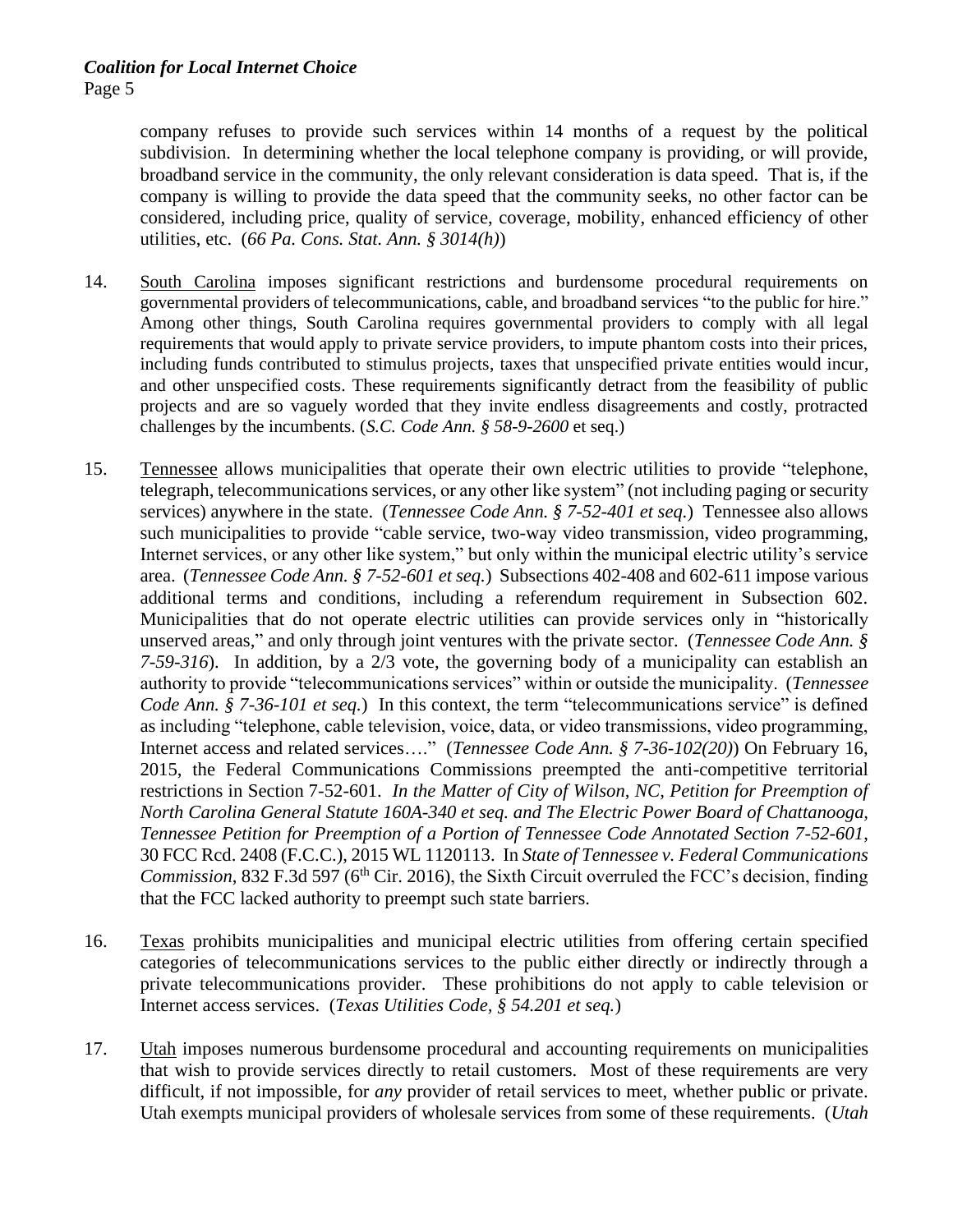## *Coalition for Local Internet Choice* Page 6

*Code Ann. § 10-18-201 et seq.*) Legislation enacted in 2013 imposes additional restrictions on the use of municipal bonds. (*Utah Code Ann. § 11-14-103(4)*)

- 18. Virginia allows municipal electric utilities to become certificated municipal local exchange carriers and to offer all communications services that their systems are capable of supporting (except for cable services), provided that they do not subsidize services, that they impute privatesector costs into their rates, that they do not charge rates lower than the incumbents, and that comply with numerous procedural, financing, reporting and other requirements that do not apply to the private sector. (*VA Code §§ 56-265.4:4, 56-484.7:1*) Virginia also effectively prohibits municipalities from providing the "triple-play" of voice, video, and data services by effectively banning municipal cable service (except by Bristol, which was grandfathered). For example, in order to provide cable service, a municipality must first obtain a report from an independent feasibility consultant demonstrating that average annual revenues from cable service alone will exceed average annual costs in the first year of operation, as well as over the first five years of operation. (*VA Code § 15.2-2108.6*) This requirement, without more, makes it impossible for any Virginia municipality other than Bristol (which is exempt) to provide cable service, as no public or private cable system can cover all of its costs in its first year of operation. Moreover, Virginia also requires a referendum before municipalities can provide cable service. (*Id*.) 6
- 19. Washington has for many years allowed first class cities, code cities, and charter counties with home rule powers to provide telecommunications services. Until 2021, smaller cities had no authority to provide telecommunications services, Public Utility Districts (PUDs) were restricted to providing wholesale telecommunications services, and ports had limited powers. In 2021, two bills were introduced in the Washington legislature to address this situation. One was HB 1336, which sought to remove almost all restrictions on the ability of public entities to provide telecommunications services (defined broadly to include video and Internet access service). The other was SB 5383, which would have allowed public entities to provide retail services only in "unserved" areas—those without internet access with speeds of at least 100 Mbps downstream and 20 Mbps upstream—and it would have created a challenge process for private telecommunications service providers. Incredibly, rather than reconcile the differences between these bills, the legislature passed them both, and Governor Jay Inslee signed both simultaneously, reportedly one with each hand. The Secretary of State sought judicial guidance on how to address this situation, and the court ruled that the Secretary had discretion to decide the matter. We understand that the Secretary then declared that HB 1336 was last to be filed, which would entitle it to precedence where and to the extent it is inconsistent with SB 5383. Bottom line: As of July 1, 2021, the matter remains murky in the State of Washington. (*Wash. Rev. Code Ann. §54.16.330*)
- 20. Wisconsin prohibits municipal cable systems from recovering their costs from non-subscribers of the cable television services. The State requires municipalities, prior to providing telecom, cable, or Internet services, to conduct a feasibility study and hold a public hearing on a cost-benefit analysis covering at least three years. If a municipality intends to provide telecommunications services, it must charge prices that exceed "total service long-run incremental cost," which "shall

<sup>&</sup>lt;sup>6</sup> Some municipalities may be able to provide communications services through an authority established under the Virginia Wireless Broadband Authorities Act, as codified in Virginia Code § 15.2-5431.1 *et seq*. That process is itself challenging and burdensome.